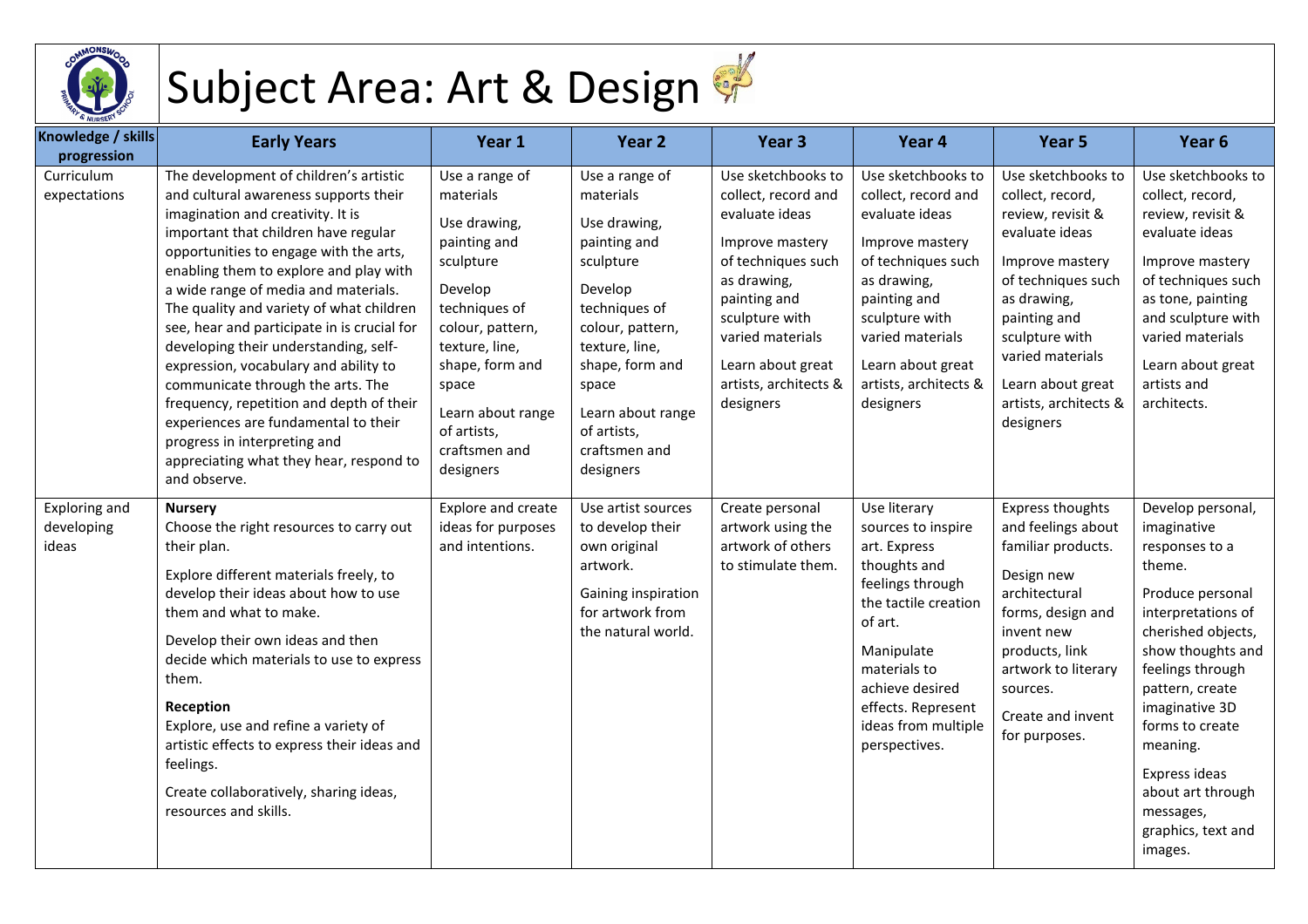| Knowledge / skills<br>progression | <b>Early Years</b>                                                                                                                                                                                                                                                                                                                                                                                                                                                                                                                                                                                                                                                                                                                                                                                                                                                                                                                                                                                                                                                                           | Year 1                                                                                                                                                                                                                                                                                                                                                    | Year 2                                                                                                                                                                                                                                                                                                                                                                                                                                                                                  | Year 3                                                                                                                                                                                                                                                                                                                                                                                                                                                                                                      | Year 4                                                                                                                                                                                                                                                                                                                                                                                                                                                                                                                                                                                                                              | Year 5                                                                                                                                                                                                                                                                                                                                                                                                                                                                                                                                    | Year <sub>6</sub>                                                                                                                                                                                                                                                                                                                                                                                                                                                                                                                                                                                                                                               |
|-----------------------------------|----------------------------------------------------------------------------------------------------------------------------------------------------------------------------------------------------------------------------------------------------------------------------------------------------------------------------------------------------------------------------------------------------------------------------------------------------------------------------------------------------------------------------------------------------------------------------------------------------------------------------------------------------------------------------------------------------------------------------------------------------------------------------------------------------------------------------------------------------------------------------------------------------------------------------------------------------------------------------------------------------------------------------------------------------------------------------------------------|-----------------------------------------------------------------------------------------------------------------------------------------------------------------------------------------------------------------------------------------------------------------------------------------------------------------------------------------------------------|-----------------------------------------------------------------------------------------------------------------------------------------------------------------------------------------------------------------------------------------------------------------------------------------------------------------------------------------------------------------------------------------------------------------------------------------------------------------------------------------|-------------------------------------------------------------------------------------------------------------------------------------------------------------------------------------------------------------------------------------------------------------------------------------------------------------------------------------------------------------------------------------------------------------------------------------------------------------------------------------------------------------|-------------------------------------------------------------------------------------------------------------------------------------------------------------------------------------------------------------------------------------------------------------------------------------------------------------------------------------------------------------------------------------------------------------------------------------------------------------------------------------------------------------------------------------------------------------------------------------------------------------------------------------|-------------------------------------------------------------------------------------------------------------------------------------------------------------------------------------------------------------------------------------------------------------------------------------------------------------------------------------------------------------------------------------------------------------------------------------------------------------------------------------------------------------------------------------------|-----------------------------------------------------------------------------------------------------------------------------------------------------------------------------------------------------------------------------------------------------------------------------------------------------------------------------------------------------------------------------------------------------------------------------------------------------------------------------------------------------------------------------------------------------------------------------------------------------------------------------------------------------------------|
| Drawing                           | <b>Nursery</b><br>Use one-handed tools and equipment.<br>Use a comfortable grip with good<br>control when holding pens and pencils.<br>Show a preference for a dominant hand.<br>Explore different materials freely, to<br>develop their ideas about how to use<br>them and what to make.<br>Draw with increasing complexity and<br>detail, such as representing a face with a<br>circle and including details.<br>Use drawing to represent ideas like<br>movement or loud noises.<br>Show different emotions in their<br>drawings and paintings, like happiness,<br>sadness, fear, etc.<br>Reception<br>Develop their small motor skills so that<br>they can use a range of tools<br>competently, safely and confidently.<br>Develop the foundations of a<br>handwriting style which is fast accurate<br>and efficient.<br>Return to and build on their previous<br>learning, refining ideas and developing<br>their ability to represent them.<br>Create collaboratively, sharing ideas,<br>resources and skills.<br>Beginning to link to artists (Wassily<br>Kandinsky, Vincent Van Gogh) | Explore mark<br>making,<br>experiment with<br>drawing lines and<br>use 2D shapes to<br>draw.<br>Use, express and<br>experiment with<br>line for purpose,<br>then use<br>appropriate<br>language to<br>describe lines.<br>Identify, describe<br>and use shape for<br>purpose.<br>Understand what<br>tone is and how to<br>apply this to their<br>own work. | <b>Explore drawing</b><br>techniques, begin<br>to apply tone to<br>describe form,<br>develop skill and<br>control with a<br>range of drawing<br>materials.<br>Draw lines with<br>increased skill and<br>confidence. Use<br>line for expression<br>when drawing<br>portraits.<br>Compose<br>geometric designs<br>by adapting the<br>work of other<br>artists to suit their<br>own ideas.<br>Experiment with<br>pencils to create<br>tone.<br>Use tone to create<br>form when<br>drawing. | Develop drawing<br>skills by drawing<br>from direct<br>observation,<br>applying and using<br>geometry and<br>tonal shading when<br>drawing. Use a<br>range of drawing<br>media.<br>Express and<br>describe organic<br>and geometric<br>forms through<br>different types of<br>line.<br>Identify, draw and<br>label shapes within<br>images and<br>objects.<br>Create and form<br>shapes from 3D<br>materials.<br>Develop skill and<br>control when using<br>tone. Learn and<br>use simple shading<br>rules. | Draw still life from<br>observation and<br>for mark making.<br>Further develop<br>understanding of<br>geometry and<br>mathematical<br>proportion when<br>drawing.<br>Learn and apply<br>symmetry to draw<br>accurate shapes.<br>Analyse and<br>describe how<br>artists use line in<br>their work.<br>Create geometric<br>compositions using<br>mathematical<br>shapes.<br>Analyse and<br>describe the use of<br>shape in artist's<br>work.<br>Use a variety of<br>tones to create<br>different effects.<br>Understand tone in<br>more depth to<br>create 3D effects.<br>Analyse and<br>describe use of<br>tone in artists'<br>work. | Further develop<br>drawing from<br>observation.<br>Draw using<br>perspective,<br>mathematical<br>processes, design,<br>detail and line.<br>Extend and<br>develop a greater<br>understanding of<br>applying<br>expression when<br>using line.<br>Composing original<br>designs by<br>adapting and<br>synthesising the<br>work of others.<br>Analyse and<br>evaluate artists'<br>use of shape.<br>Develop an<br>increasing<br>sophistication<br>when using tone to<br>describe objects<br>when drawing.<br>Analyse artists' use<br>of tone. | Learn and apply<br>new drawing<br>techniques such as<br>negative drawing,<br>chiaroscuro,<br>expression,<br>sketching and still<br>life.<br>Deepen knowledge<br>and understanding<br>of using line when<br>drawing portraits.<br>Develop greater<br>skill and control.<br>Study and apply<br>the techniques of<br>other artists.<br>Fluently sketch key<br>shapes of objects<br>when drawing.<br>Create abstract<br>compositions using<br>knowledge of other<br>artists' work.<br>Increase awareness<br>of using tone to<br>describe light and<br>shade, contrast,<br>highlight and<br>shadow.<br>Manipulate tone<br>for halo and<br>chiaroscuro<br>techniques. |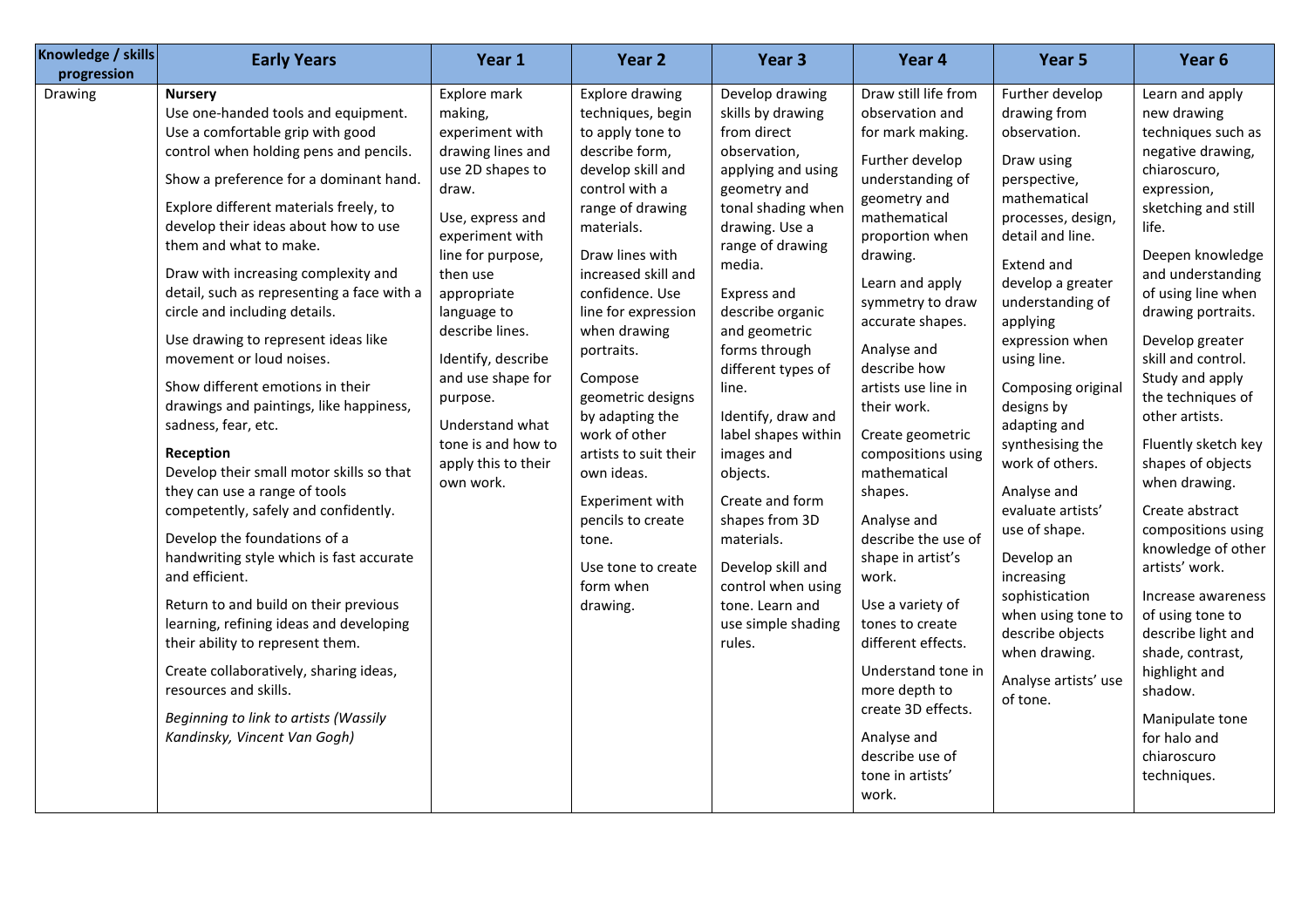| Knowledge / skills<br>progression | <b>Early Years</b>                                                                                                                                                                                                                                                                                                                                                                                                                                                                                                                                                                                                                                                                                                                                                                                                                                                                                                                                                    | Year 1                                                                                                                                                                                                                                                     | Year <sub>2</sub>                                                                                                                                                                                                                     | Year <sub>3</sub>                                                                                                                                                                                                                                                                                                                  | Year 4                                                                                                                                                                                                                                | Year 5                                                                                                                                                                                                         | Year <sub>6</sub>                                                                                                                                                                                                                                                                                                                         |
|-----------------------------------|-----------------------------------------------------------------------------------------------------------------------------------------------------------------------------------------------------------------------------------------------------------------------------------------------------------------------------------------------------------------------------------------------------------------------------------------------------------------------------------------------------------------------------------------------------------------------------------------------------------------------------------------------------------------------------------------------------------------------------------------------------------------------------------------------------------------------------------------------------------------------------------------------------------------------------------------------------------------------|------------------------------------------------------------------------------------------------------------------------------------------------------------------------------------------------------------------------------------------------------------|---------------------------------------------------------------------------------------------------------------------------------------------------------------------------------------------------------------------------------------|------------------------------------------------------------------------------------------------------------------------------------------------------------------------------------------------------------------------------------------------------------------------------------------------------------------------------------|---------------------------------------------------------------------------------------------------------------------------------------------------------------------------------------------------------------------------------------|----------------------------------------------------------------------------------------------------------------------------------------------------------------------------------------------------------------|-------------------------------------------------------------------------------------------------------------------------------------------------------------------------------------------------------------------------------------------------------------------------------------------------------------------------------------------|
| Painting                          | <b>Nursery</b><br>Use large-muscle movements to wave<br>flags and streamers, paint and make<br>marks.<br>Use a comfortable grip with good<br>control when holding paintbrushes.<br>Create closed shapes with continuous<br>lines and begin to use these shapes to<br>represent objects.<br>Use painting to represent ideas like<br>movement or loud noises.<br>Show different emotions in their<br>drawings and paintings, like happiness,<br>sadness, fear, etc.<br>Explore colour and colour mixing.<br>Show different emotions in their<br>drawings - happiness, sadness, fear, etc.<br>Reception<br>Explore, use and refine a variety of<br>artistic effects to express their ideas and<br>feelings.<br>Return to and build on their previous<br>learning, refining ideas and developing<br>their ability to represent them.<br>Create collaboratively, sharing ideas,<br>resources and skills.<br>Beginning to link to artists (Henri<br>Rousseau, Henry Fraser) | Develop skill and<br>control when<br>painting.<br>Paint with<br>expression.<br>Remember the<br>primary colours<br>and how to mix<br>them to create<br>secondary colours.<br>Create shades of a<br>colour and choose<br>and justify colours<br>for purpose. | Further improve<br>skill and control<br>when painting.<br>Paint with<br>creativity and<br>expression.<br>Mix, apply and<br>refine colour<br>mixing for purpose<br>using wet and dry<br>media.<br>Describe their<br>colour selections. | Increase skill and<br>control when<br>painting.<br>Apply greater<br>expression and<br>creativity to own<br>paintings.<br>Increase awareness<br>and understanding<br>of mixing and<br>applying colour,<br>including use of<br>natural pigments.<br>Use aspects of<br>colour such as tints<br>and shades, for<br>different purposes. | Develop skill and<br>control when<br>painting.<br>Paint with<br>expression.<br>Analyse painting by<br>artists.<br>Analyse and<br>describe colour<br>and painting<br>techniques in<br>artists work.<br>Manipulate colour<br>for print. | Control brush<br>strokes and apply<br>tints and shades<br>when painting.<br>Paint with greater<br>skill and<br>expression.<br>Select and mix<br>more complex<br>colours to depict<br>thoughts and<br>feelings. | Paint with greater<br>skill and control,<br>applying tonal<br>techniques and<br>more complex<br>colour theory to<br>own work.<br>Mix and apply<br>colours to<br>represent still life<br>objects from<br>observation.<br><b>Express feelings</b><br>and emotions<br>through colour.<br>Study colours used<br>by Impressionist<br>painters. |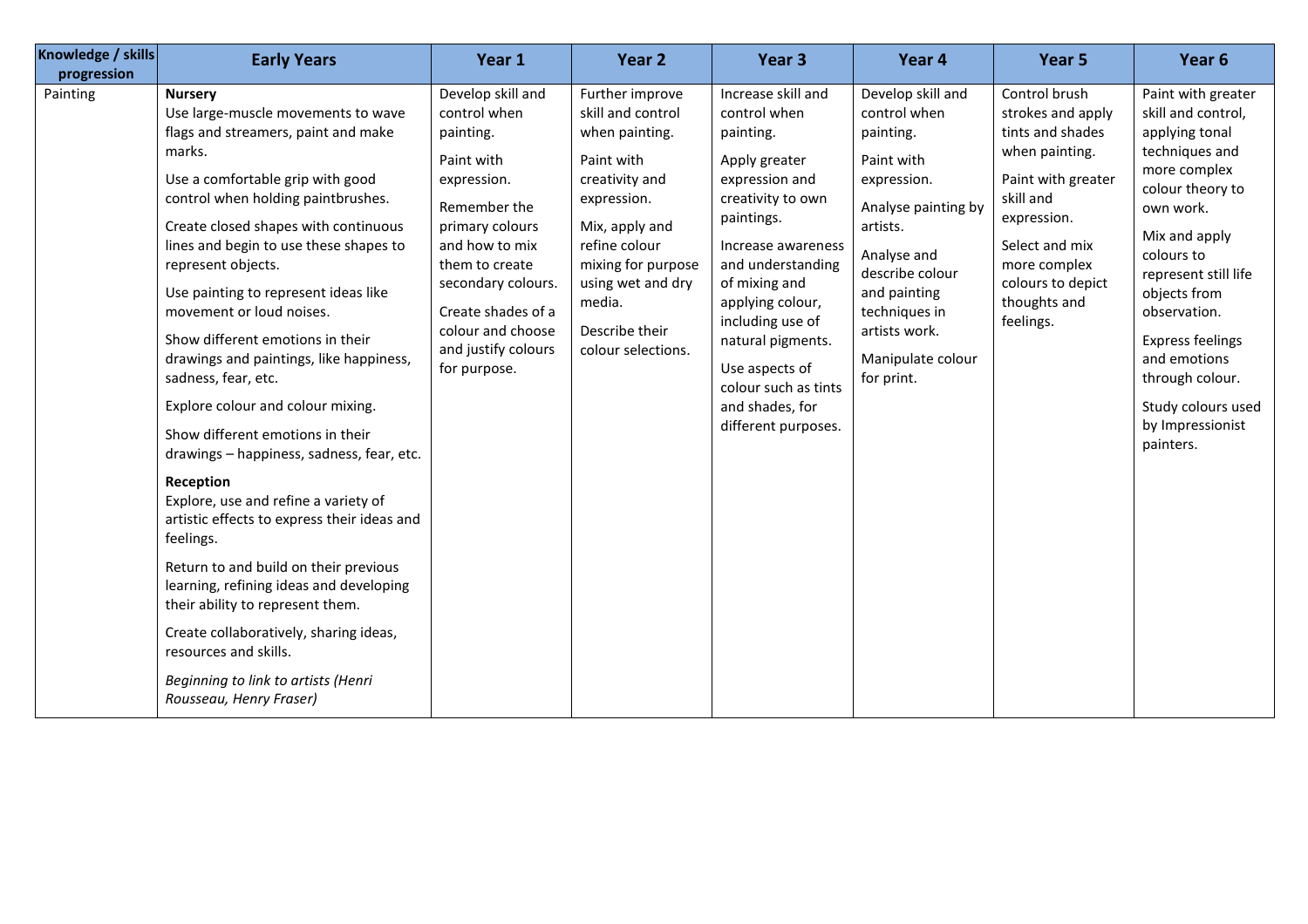| Knowledge / skills<br>progression                                      | <b>Early Years</b>                                                                                                                                                                                                                                                                                                                                                                                                                                                                                                                                                                                                                                                                                                                                                                                                                                                                                                                                                                                                                | Year 1                                                                                                                                                                                                                                    | Year 2                                                                                                                                                                                                                                                                                                                                                                                                            | Year 3                                                                                                                                                                                                                                                                                                   | Year 4                                                                                                                                                                                                                                                                                                                                                                                                           | Year 5                                                                                                                                                                                                                                                                                                         | Year <sub>6</sub>                                                                                                                                                                                                                                                                                                                        |
|------------------------------------------------------------------------|-----------------------------------------------------------------------------------------------------------------------------------------------------------------------------------------------------------------------------------------------------------------------------------------------------------------------------------------------------------------------------------------------------------------------------------------------------------------------------------------------------------------------------------------------------------------------------------------------------------------------------------------------------------------------------------------------------------------------------------------------------------------------------------------------------------------------------------------------------------------------------------------------------------------------------------------------------------------------------------------------------------------------------------|-------------------------------------------------------------------------------------------------------------------------------------------------------------------------------------------------------------------------------------------|-------------------------------------------------------------------------------------------------------------------------------------------------------------------------------------------------------------------------------------------------------------------------------------------------------------------------------------------------------------------------------------------------------------------|----------------------------------------------------------------------------------------------------------------------------------------------------------------------------------------------------------------------------------------------------------------------------------------------------------|------------------------------------------------------------------------------------------------------------------------------------------------------------------------------------------------------------------------------------------------------------------------------------------------------------------------------------------------------------------------------------------------------------------|----------------------------------------------------------------------------------------------------------------------------------------------------------------------------------------------------------------------------------------------------------------------------------------------------------------|------------------------------------------------------------------------------------------------------------------------------------------------------------------------------------------------------------------------------------------------------------------------------------------------------------------------------------------|
| Craft, design,<br>materials and<br>Techniques<br>Sculpture,<br>collage | <b>Nursery</b><br>Choose the right resources to carry out<br>their plan.<br>Explore different materials freely, to<br>develop their ideas about how to use<br>them and what to make.<br>Develop their own ideas and then<br>decide which materials to use to express<br>them.<br>Join different materials and explore<br>different textures.<br>Create closed shapes with continuous<br>lines and begin to use these shapes to<br>represent objects.<br>Reception<br>Develop their small motor skills so that<br>they can use a range of tools<br>competently, safely and confidently.<br>Develop overall body strength, balance,<br>coordination and agility.<br>Explore, use and refine a variety of<br>artistic effects to express their ideas and<br>feelings.<br>Return to and build on their previous<br>learning, refining ideas and developing<br>their ability to represent them.<br>Create collaboratively, sharing ideas,<br>resources and skills.<br>Beginning to link to artists (Andy<br>Warhol, Wassily Kandinsky) | Learn a range of<br>materials and<br>techniques such as<br>clay-etching,<br>printing and<br>collage.<br>Learn about form<br>and space through<br>making sculptures<br>and developing<br>language.<br>Use materials to<br>create textures. | Use a range of<br>materials to design<br>and make products<br>including craft,<br>weaving,<br>printmaking,<br>sculpture and clay.<br><b>Extend their</b><br>practical ability to<br>create 3D<br>sculptural forms<br>and begin to<br>understand how to<br>represent form<br>when drawing.<br>Identify and<br>describe different<br>textures.<br>Select and use<br>appropriate<br>materials to create<br>textures. | Use materials such<br>as paper weaving,<br>tie dying, sewing<br>and other craft<br>skills to design and<br>make products.<br>Further develop<br>their ability to<br>describe 3D form<br>in a range of<br>materials, including<br>drawing.<br>Analyse and<br>describe texture<br>within artists'<br>work. | Make art from<br>recycled materials,<br>create sculptures,<br>print and create<br>using a range of<br>materials.<br>Learn how to<br>display and present<br>work.<br>Develop ability to<br>describe and<br>model form in 3D<br>using a range of<br>materials.<br>Analyse and<br>describe how<br>artists use and<br>apply form in their<br>work.<br>Use a range of<br>materials to<br>express complex<br>textures. | Create mixed<br>media art using<br>found and<br>reclaimed<br>materials.<br>Select materials for<br>a purpose.<br>Further extend<br>their ability to<br>describe and<br>model form in 3D<br>using a range of<br>materials.<br>Develop<br>understanding of<br>texture through<br>practical making<br>activities. | Create<br>photomontages,<br>make repeat<br>patterns using<br>printing<br>techniques, create<br>digital art and 3D<br>sculptural forms.<br>Express and<br>articulate a<br>personal message<br>through sculpture.<br>Analyse and study<br>artists' use of form.<br>Understand how<br>artists manipulate<br>materials to create<br>texture. |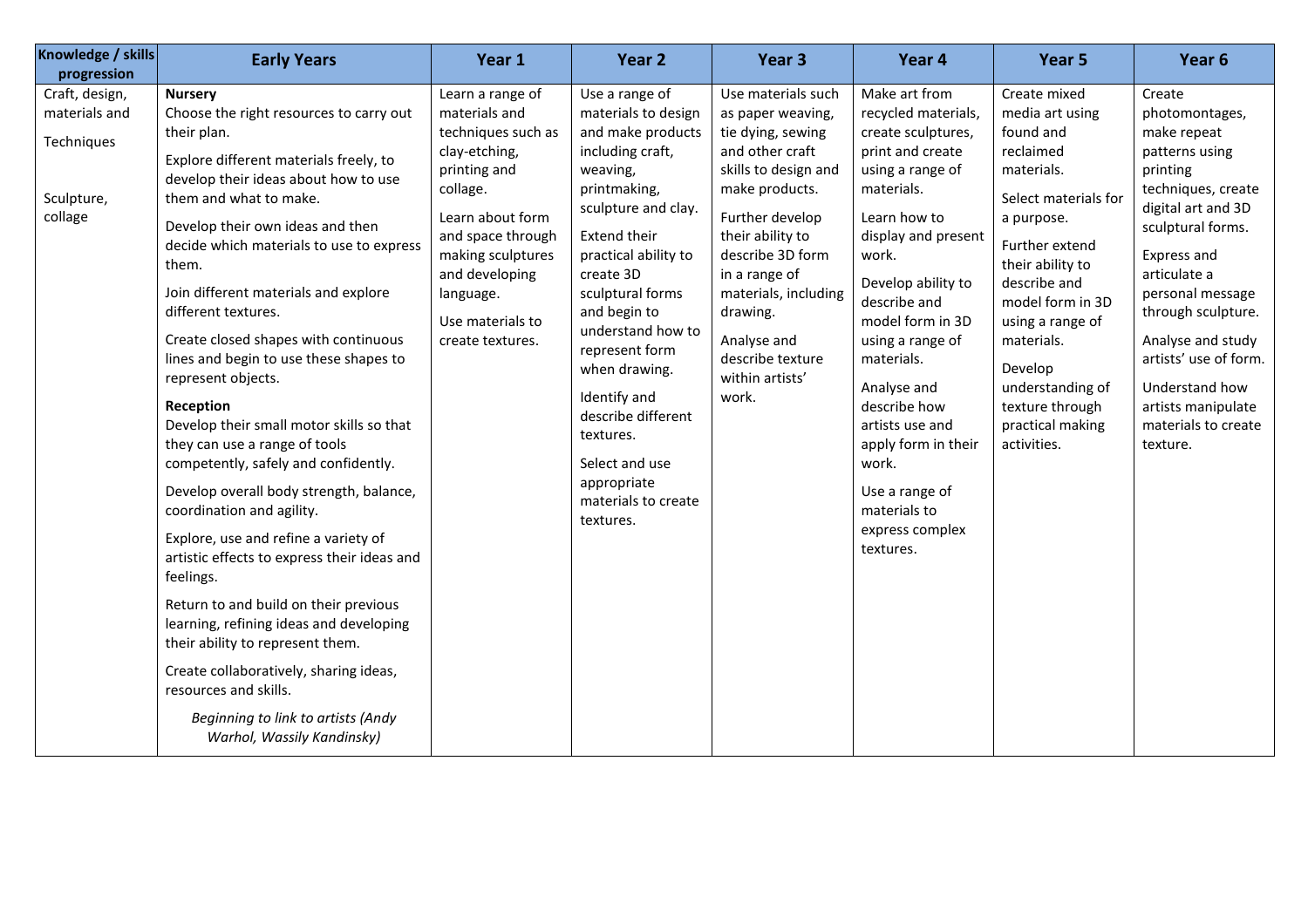| Knowledge / skills<br><b>Early Years</b><br>Year 1<br>progression                                                                                                                                                                                                                                                                                                                                                                                                                                                                                                                                                                                                                                                                                                                                                                                                                                                                                                                                                                                                                                                                             | Year 2                                                                                                                                                                    | Year 3                                                                                                                              | Year 4                                                                                                                                          | Year 5                                                                                 | Year <sub>6</sub>                                                                                                                     |
|-----------------------------------------------------------------------------------------------------------------------------------------------------------------------------------------------------------------------------------------------------------------------------------------------------------------------------------------------------------------------------------------------------------------------------------------------------------------------------------------------------------------------------------------------------------------------------------------------------------------------------------------------------------------------------------------------------------------------------------------------------------------------------------------------------------------------------------------------------------------------------------------------------------------------------------------------------------------------------------------------------------------------------------------------------------------------------------------------------------------------------------------------|---------------------------------------------------------------------------------------------------------------------------------------------------------------------------|-------------------------------------------------------------------------------------------------------------------------------------|-------------------------------------------------------------------------------------------------------------------------------------------------|----------------------------------------------------------------------------------------|---------------------------------------------------------------------------------------------------------------------------------------|
| Understand<br>Printing<br><b>Nursery</b><br>Choose the right resources to carry out<br>patterns in nature,<br>design and make<br>their plan.<br>patterns in a range<br>Explore different materials freely, to<br>of materials.<br>develop their ideas about how to use<br>them and what to make.<br>Develop their own ideas and then<br>decide which materials to use to express<br>them.<br>Join different materials and explore<br>different textures.<br>Create closed shapes with continuous<br>lines and begin to use these shapes to<br>represent objects.<br>Reception<br>Develop their small motor skills so that<br>they can use a range of tools<br>competently, safely and confidently.<br>Develop overall body strength, balance,<br>coordination and agility.<br>Explore, use and refine a variety of<br>artistic effects to express their ideas and<br>feelings.<br>Return to and build on their previous<br>learning, refining ideas and developing<br>their ability to represent them.<br>Create collaboratively, sharing ideas,<br>resources and skills.<br>Beginning to link to artists (Andy<br>Warhol, Wassily Kandinsky) | Learn a range of<br>techniques to<br>make repeating<br>and nonrepeating<br>patterns.<br>Identify natural<br>and man-made<br>patterns.<br>Create patterns of<br>their own. | Construct a variety<br>of patterns<br>through craft<br>methods.<br>Further develop<br>knowledge and<br>understanding of<br>pattern. | Create original<br>designs for<br>patterns using<br>geometric<br>repeating shapes.<br>Analyse and<br>describe how other<br>artists use pattern. | Construct patterns<br>through various<br>methods to<br>develop their<br>understanding. | Represent feelings<br>and emotions<br>through patterns.<br>Create<br>sophisticated<br>artwork using their<br>knowledge of<br>pattern. |